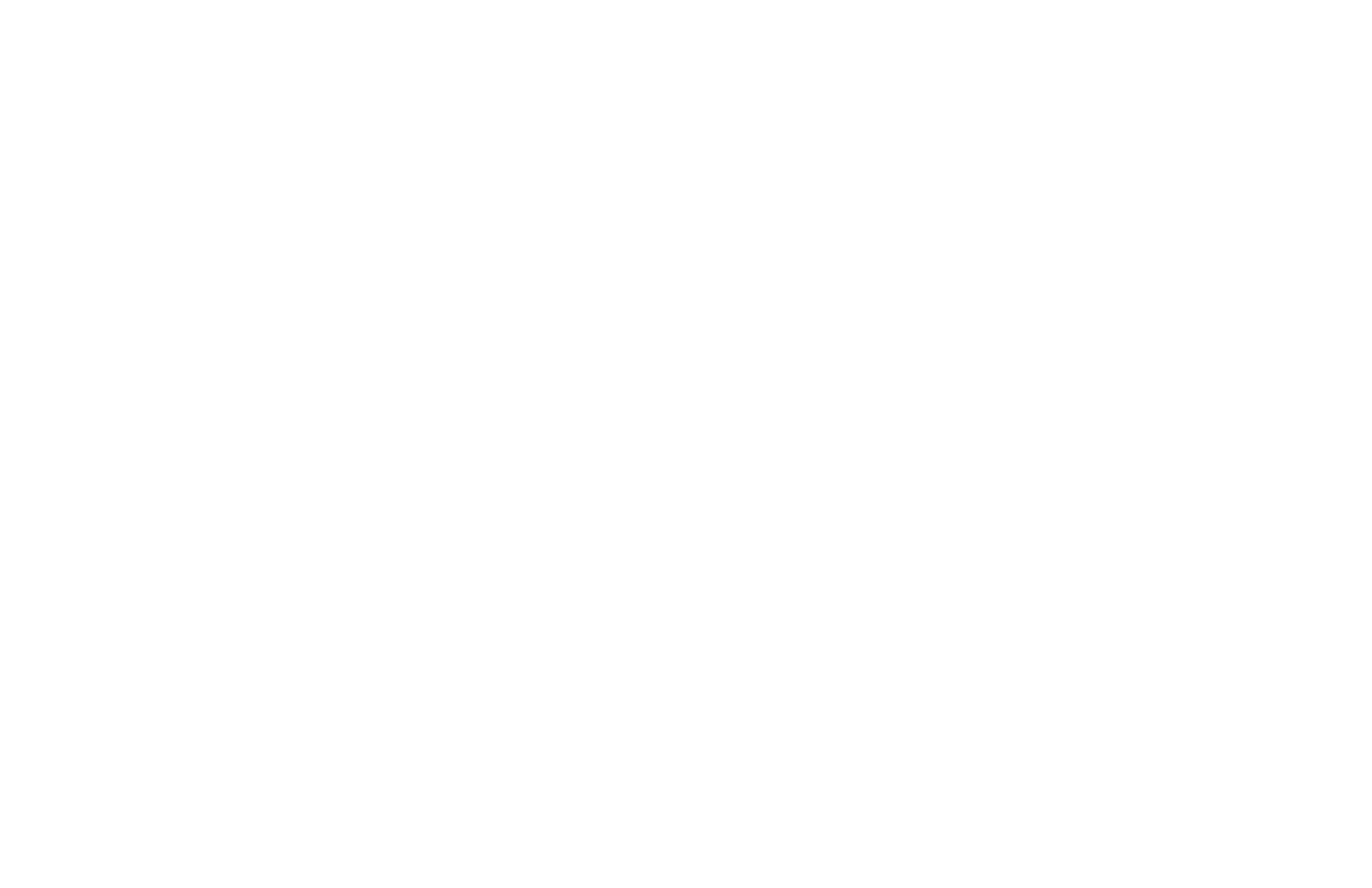There is a significant amount of music with no electronic treatments. For those sections electronics are turned off through the bang button of the  $\leq$ **p electronics pan\_on/off>** These are notated in the score as **DISENGAGE**.



There are nine main events (p msg1, p msg2, pmsg3...) and all are **initiated** with the its corresponding bang button. These main events are indicated in the score with the same name (**Fm modulation msg1**, **msg2...**)



#### **Instructions**

*Hear-with me-There* is a ritual piece that attempts to convey a peculiar place that recurs in my dreams. The work revolves around the accumulation and release of energy, manifested in the form of trills that anged up and manifested in the form of trills that speed up and slow down. Each cycle reveals a previously unexplored segment of the main process. These cycles lead into climactic passages in which various live electronic treatments are suddenly triggered. These electro-acoustic passages attempt to capture the whirlwind of emotions I experience every time Iam in the proximity of the place in question.

4 Speakers (min.) 2 mics, for sax and flute (in case piano is also brought into the electronic space then 3 mics) Macbook laptop with MaxMSP and **Ircam's Spat** installed in it. MagneticMagnetic tape from an old audio cassette (to be tied to a piano string at the end of the piece).

SAX Frequency modulation  $+$  Comb  $+$  (later) spectral envelope.<br>Flute grapulation  $+$  pitch shift (enconculated inside the main natch). Flute granulation  $+$  pitch shift (encapsulated inside the main patch) **There are no electronic treatments for the piano**, however it might still be required to be brought into the spat space.

### **Gear required:**

## **Max/MSP electronic treatments, overview:**

#### **Program Notes**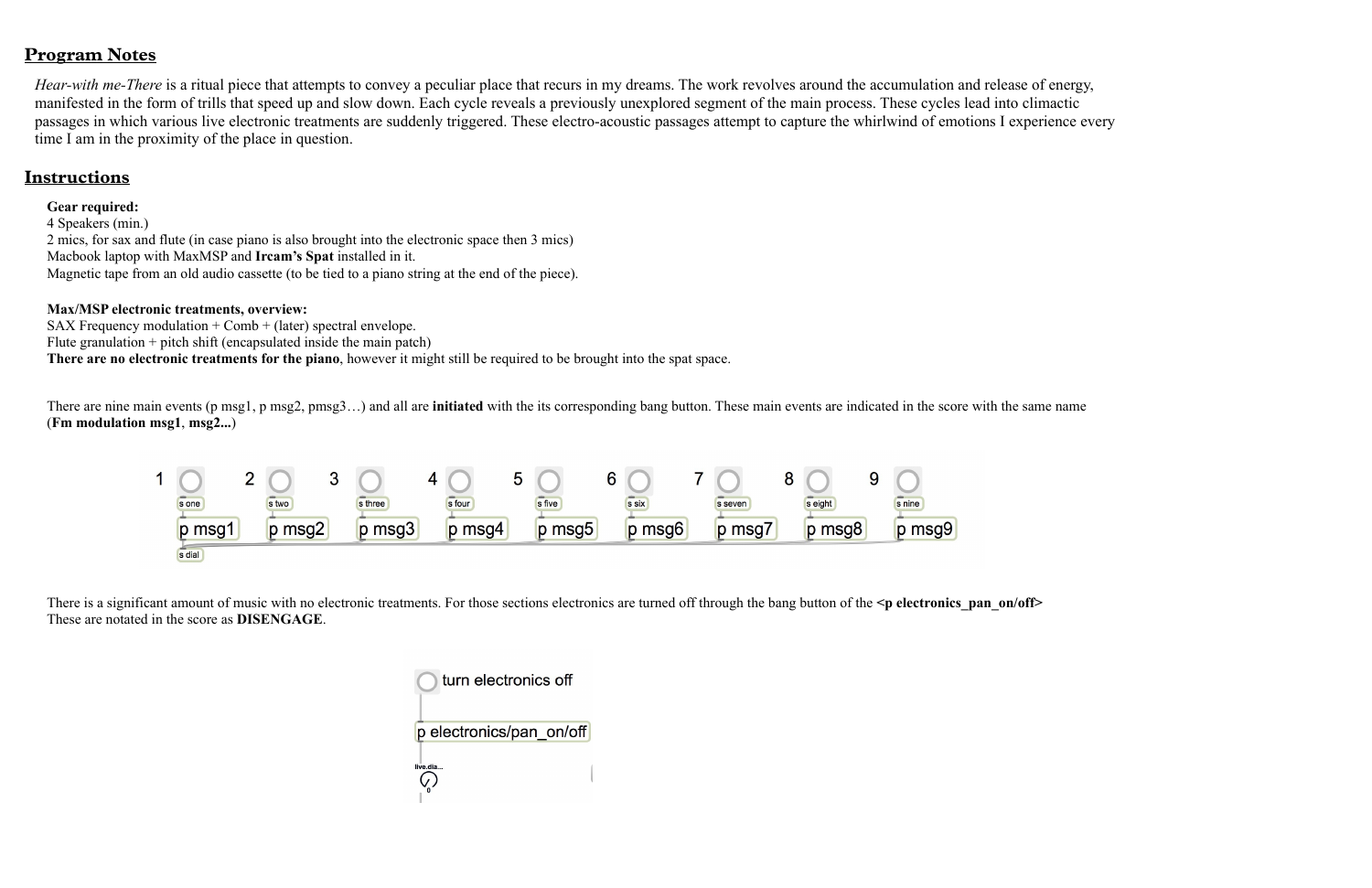

Space in this work is one of the most important components of the electronic treatments: initial spatial parameters that can be altered **(with respect to rehearsal feedback) are the distance and the azimuth.**

**Other parameters retaining flexiblility with respect to rehearsal feedback are as follows:**

Flute volume multiplier (inside  $\leq$ p flute granulations>) Depth of FM (inside the main patch right under <r depth>)  $\mathcal{L}$  began of 1 M (inside the main patentigm and  $\epsilon_1$  depths)<br>All other sub-event values (comb feedback, spectral lfo...etc.) are in <p events> and can be changed by All other sub-event values (comb recuback, spectrum in modifying the corresponding message box values.

There is much flexibility for microtone trills, so much so that the flute part is notated as such, with **(2)** meaning two microtonal notes being trilled and **(3)** meaning three microtonal notes being trilled…etc, **around the indicated note.**



In such microtonal passages, as long as the performer follows **the general contour in 'some microtonal' manner**, it should be satisfactory.



Passages like these should have as little attack as possible, but still a **low, rumbly presence.**



#### **Flute**

#### **Saxophone**

#### **Piano**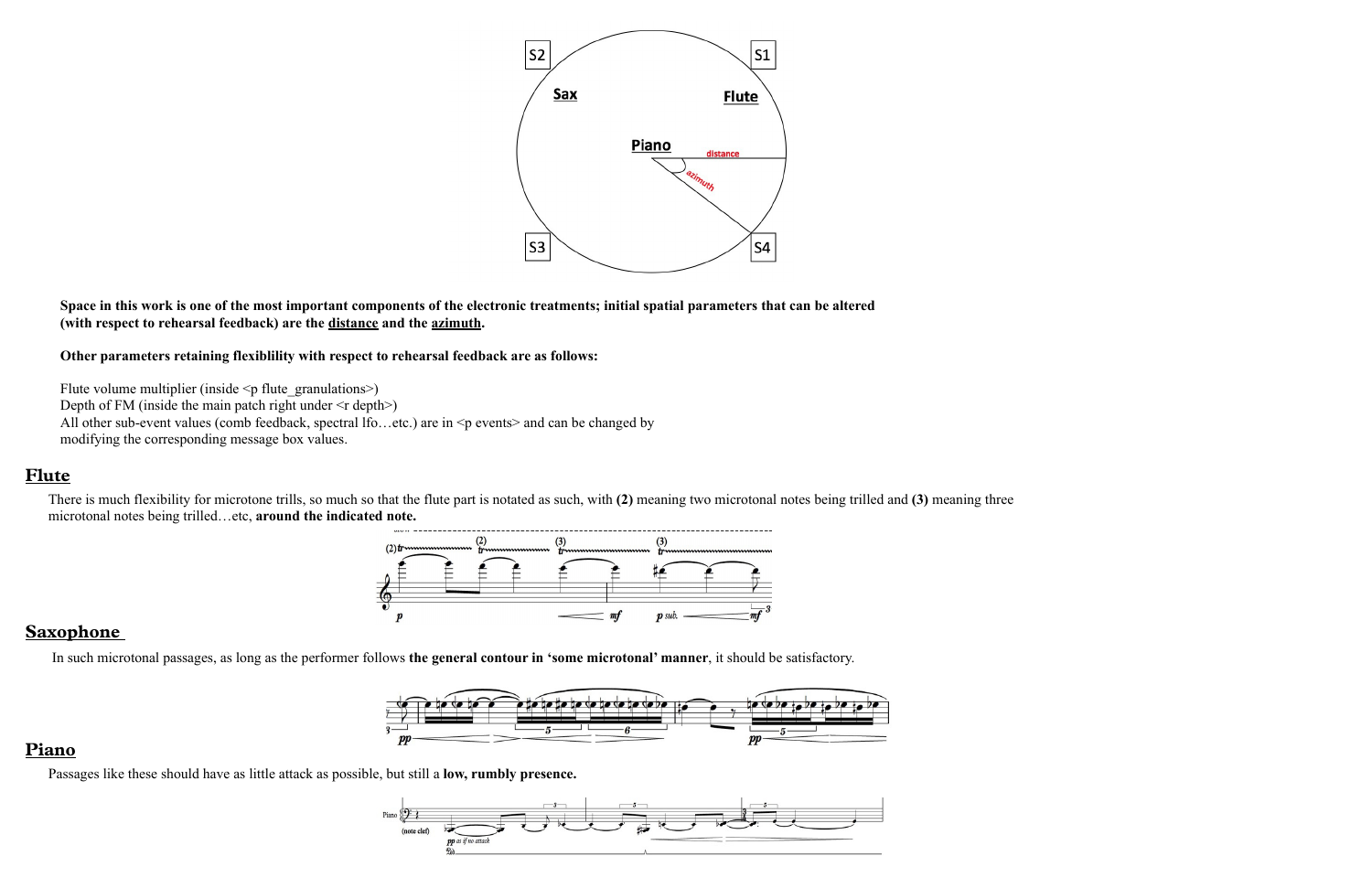# q **= 56, connectedly**

 $\stackrel{\text{III}}{\text{---}}$ 

 $\rightarrow$   $=$   $=$  $\phi$ <u>{{Q</u>  $\mathbb{P}_{\widehat{\mathbf{H}}}$  $\bigcirc$ <sup>4</sup> Flute Alto Saxophone Piano  $p$  and  $p$  sub. <u>provides the proposition of  $\frac{1}{p}$  and  $\frac{1}{p}$   $\frac{1}{p}$   $\frac{1}{p}$   $\frac{1}{p}$   $\frac{1}{p}$   $\frac{1}{p}$ </u> pp *as if no attack*  $\mathfrak{D}$ ed. $\begin{array}{ccc}\n & \wedge & \wedge & \wedge & \wedge & \wedge & \wedge\nonumber & \wedge & \wedge & \wedge & \wedge\nonumber & \wedge & \wedge & \wedge & \wedge\nonumber & \wedge & \wedge & \wedge & \wedge\nonumber & \wedge & \wedge & \wedge & \wedge\nonumber & \wedge & \wedge & \wedge & \wedge\nonumber & \wedge & \wedge & \wedge & \wedge\nonumber & \wedge & \wedge & \wedge & \wedge\nonumber & \wedge & \wedge & \wedge & \wedge\nonumber & \wedge & \wedge & \wedge & \wedge\nonumber & \$ Fl. Alto Sax. f 4 | \  $f f$  $\frac{1}{4}$  $\frac{4}{4}$  $4$  $\frac{4}{4}$  $\qquad \qquad \bullet$ **slow**  $; \bullet$  $t$   $t$   $t$   $\leftarrow$   $t$   $\leftarrow$   $t$   $\leftarrow$   $\leftarrow$   $\leftarrow$   $\leftarrow$  $\overbrace{\phantom{aaaa}}^{\bullet(\bullet)}$ **gradually take up speed**  $t$   $\overline{t}$   $\overline{t}$   $\overline{t}$   $\overline{t}$   $\overline{t}$   $\overline{t}$   $\overline{t}$   $\overline{t}$   $\overline{t}$   $\overline{t}$   $\overline{t}$   $\overline{t}$   $\overline{t}$   $\overline{t}$   $\overline{t}$   $\overline{t}$   $\overline{t}$   $\overline{t}$   $\overline{t}$   $\overline{t}$   $\overline{t}$   $\overline{t}$   $\overline{t}$   $\overline{t}$   $\stackrel{(\dagger - \dagger - \dagger)}{=}\,$  $t$  $\sharp\mathbf{e}$ ( $\mathbf{e}\sharp\mathbf{e}$ )  $\overbrace{e^{(\mathbf{i}\cdot\mathbf{z}+\mathbf{z})}}$ **fast**  $-\frac{1}{m f}$  3  $\frac{1}{p}$  sub.  $\phi$  $9:$   $\longleftrightarrow$  $\frac{1}{8}$ **(note clef)**  $3$  and  $5$   $-5$ &  $\left\lfloor \frac{1}{n} \right\rfloor$  Trill notes rapidly within the indicated range, note changes should be as irregular as possible **Surround/Granular/Pitch shift [msg.1]** note changes should be as irregular as possible **14''** <Ÿ>~~~~~~~~~~~~~~~~~~~~~~~~~~~~~~~~~~~~~~~~~~~~~~~~~~~~~~~~~~~~~~~~~~~~~~~~~~~~~~~~~~~~~~~~~~~~~~~~~~~~~~~~~~~~~~~~~~~~~~~~~~~~~~~~~~~~~~~~~~~~~~~~~~~~~~~~~~~~~~~~~~~~~~~~~~~~~~~~~~~~~~~~~~~~~~~~~~~~~~~~~~~~~~~~~~~~~~~~~~~~~~~~~~~~~~~~~~~~~~~~~~~~~~~~~~~~~~~~~~ **FM modulation [msg.1]** sustain  $E^{\left(\frac{1}{2}\right)}$   $E^{\left(\frac{1}{2}\right)}$   $E^{\left(\frac{1}{2}\right)}$   $E^{\left(\frac{1}{2}\right)}$   $E^{\left(\frac{1}{2}\right)}$   $E^{\left(\frac{1}{2}\right)}$   $E^{\left(\frac{1}{2}\right)}$  $\overline{ }$  $\sum_{i=1}^{n}$  $\overrightarrow{=}$  $\frac{1}{2}$  be  $j$  be example the  $\frac{1}{2}$  $n$ e be $\frac{4}{\sqrt{2}}$ e:  $\left(\frac{u}{v}\right)^{n}$  Trill 1  $(b)$   $\sigma$ 

# **Hear-with me-There**

*for Ensemble Suono Giallo*

#### Hakki Cengiz Eren

 $\sqrt{\frac{1}{2}}$ Pno.  $\sqrt{9.4}$ pppp pp  $4 \frac{1}{1}$  $\frac{4}{4}$  $\frac{1}{8}$  4  $\overline{\overline{\mathbf{O}}^{(p-1)}}$ Ÿ~~~~~~~~~~~~~~~~~~~~~~~~~~~~~~~~~~~~~~~~~~~~~~~~~~~~~~~~~~~~~~~~~~~~~~~~~~~~~~~~~~~~~~~~~~~~~~~~~~~~~~~~~~~~~~~~~~~~~~~~~~~~~~~~~~~~~~~~~~~~~~~~~~~~~~~~~~~~~~~~~~~~~~~~~~~~~~~~~~~~~~~~~~~~~~~~~~~~~~~~~~~~~~~~~~~~~~~~~~~~~~~~~~~~~~~~~~~~~~~~~~~~~~~~~~~~~~~~~~~~~~

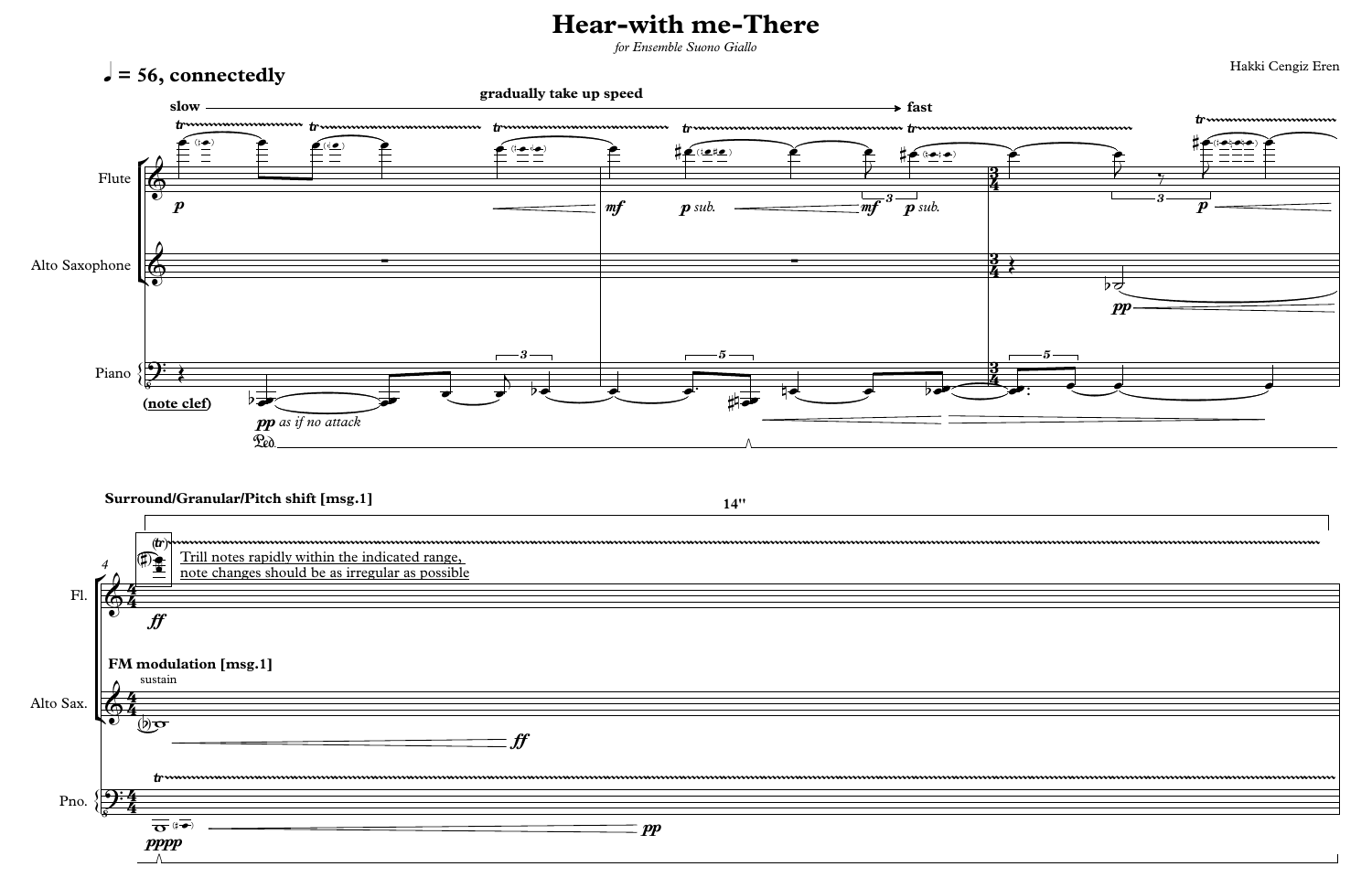**gradually take up speed**





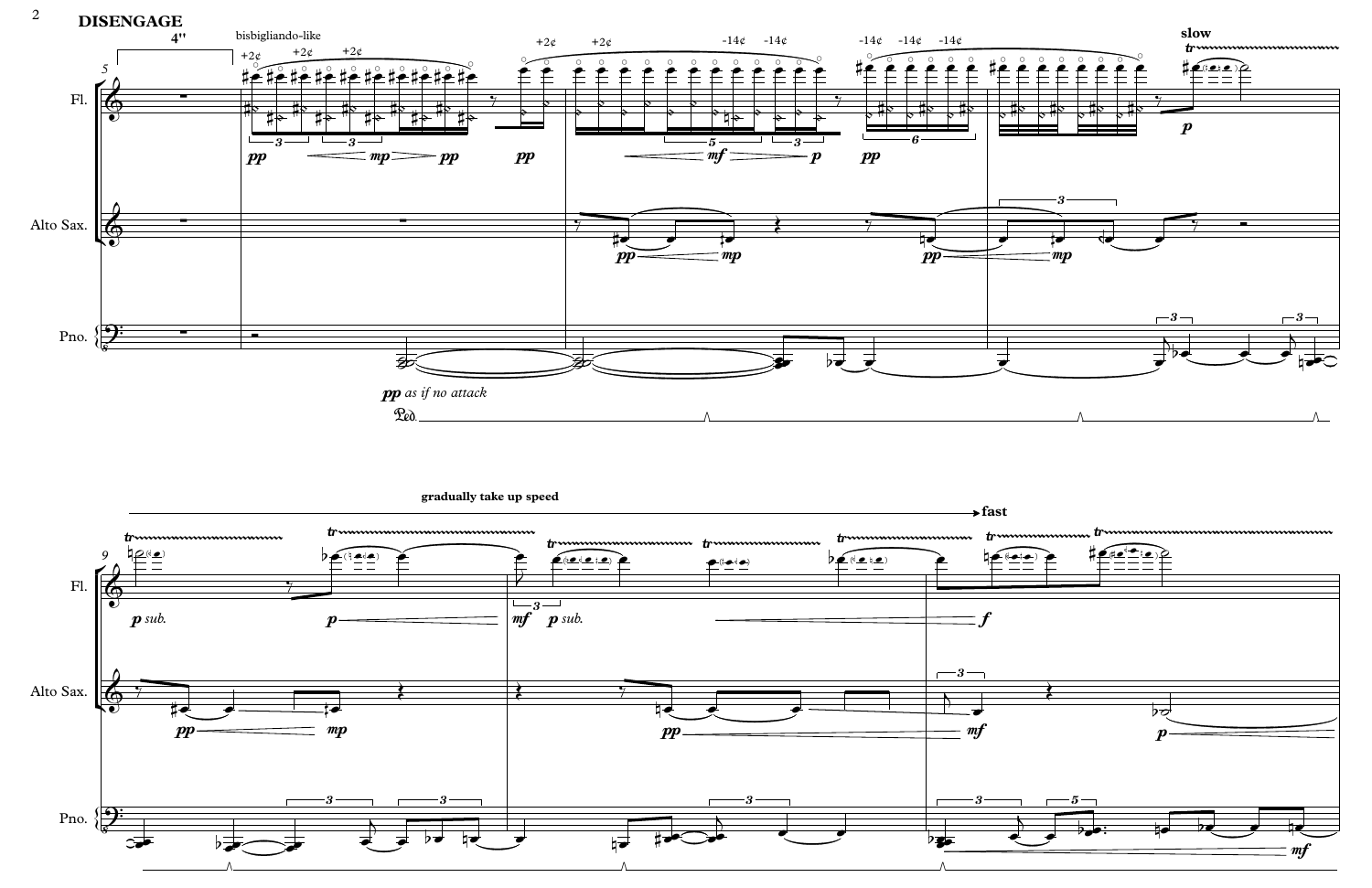



3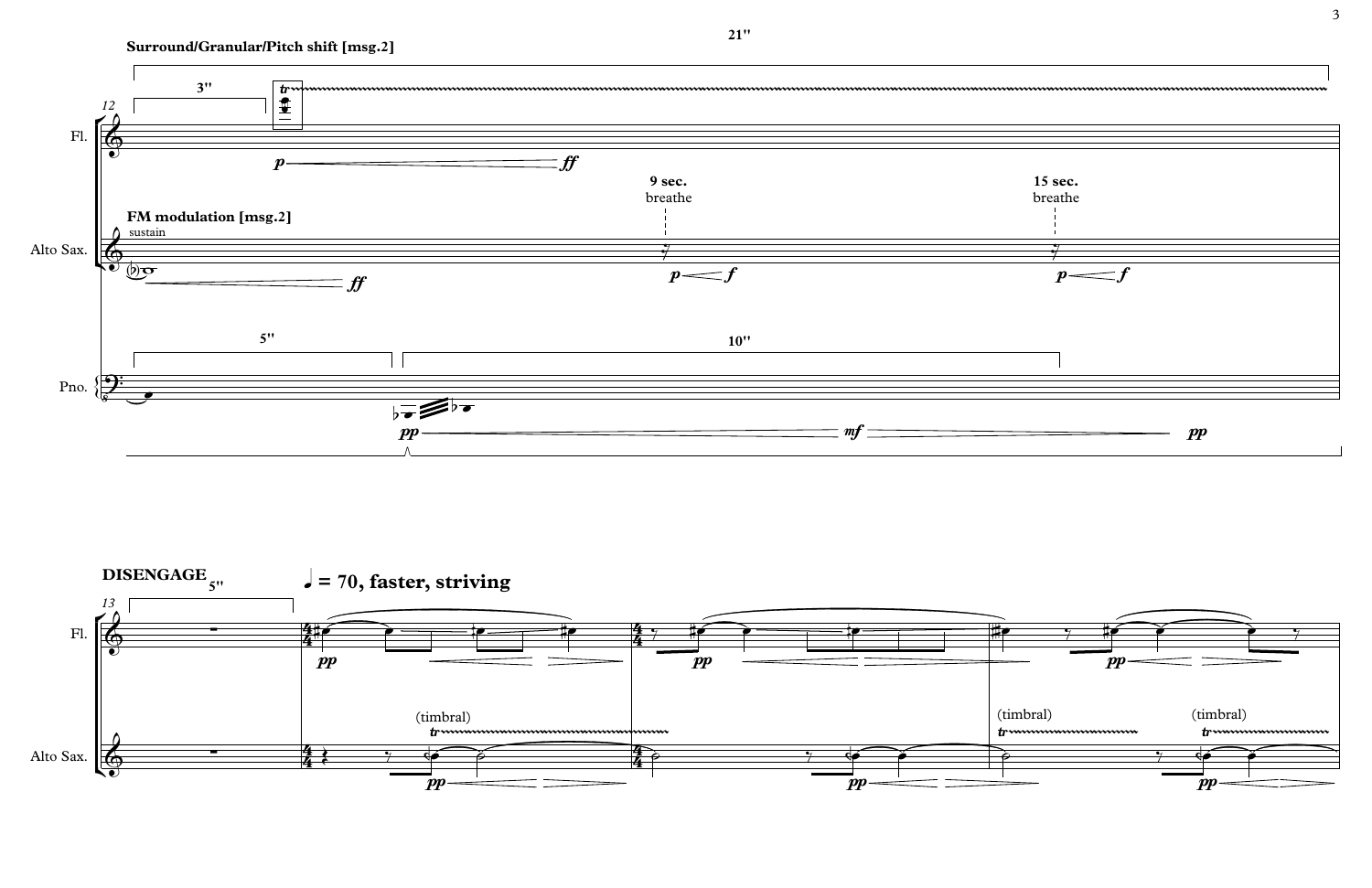

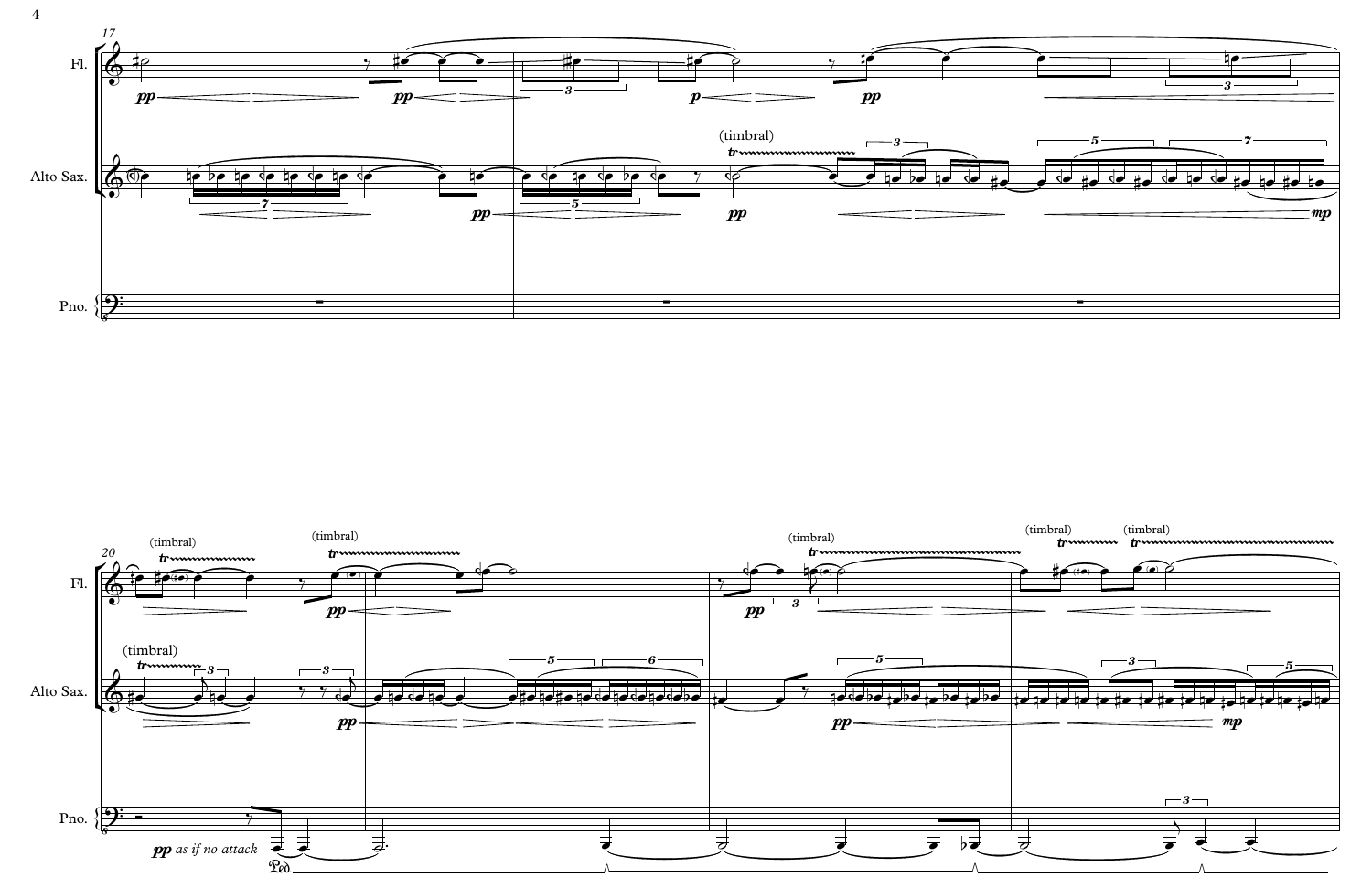

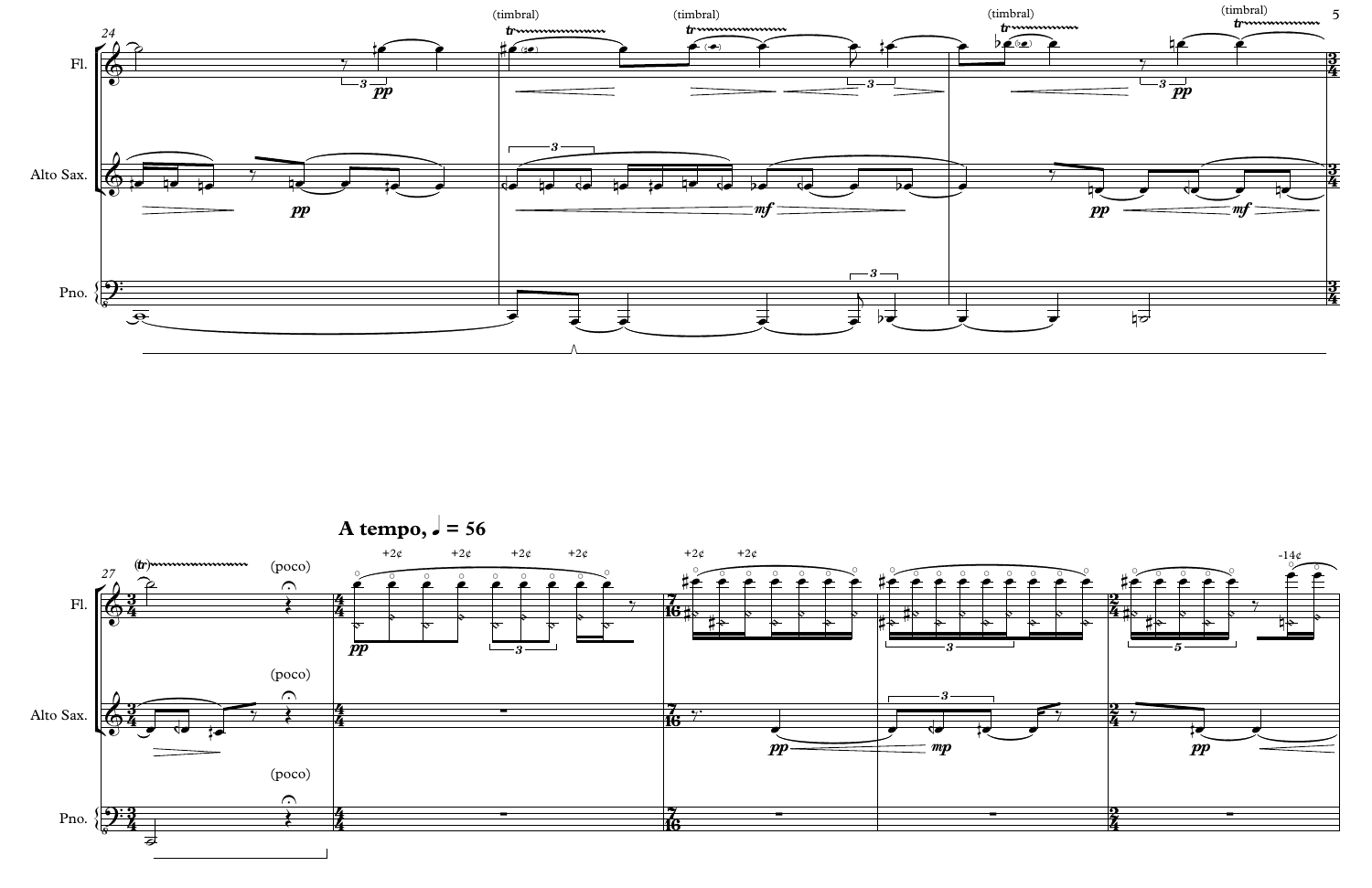

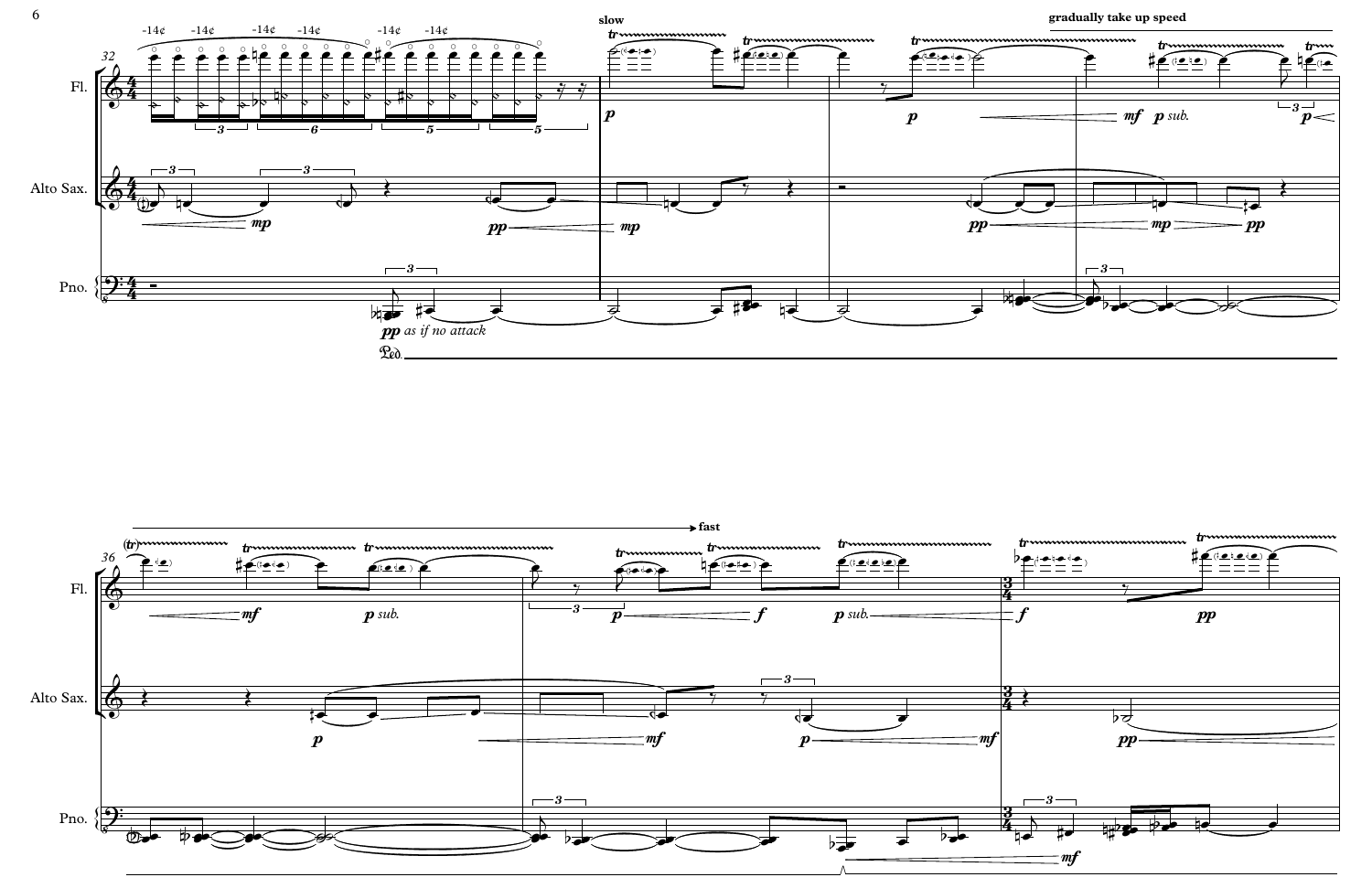

 $\overline{7}$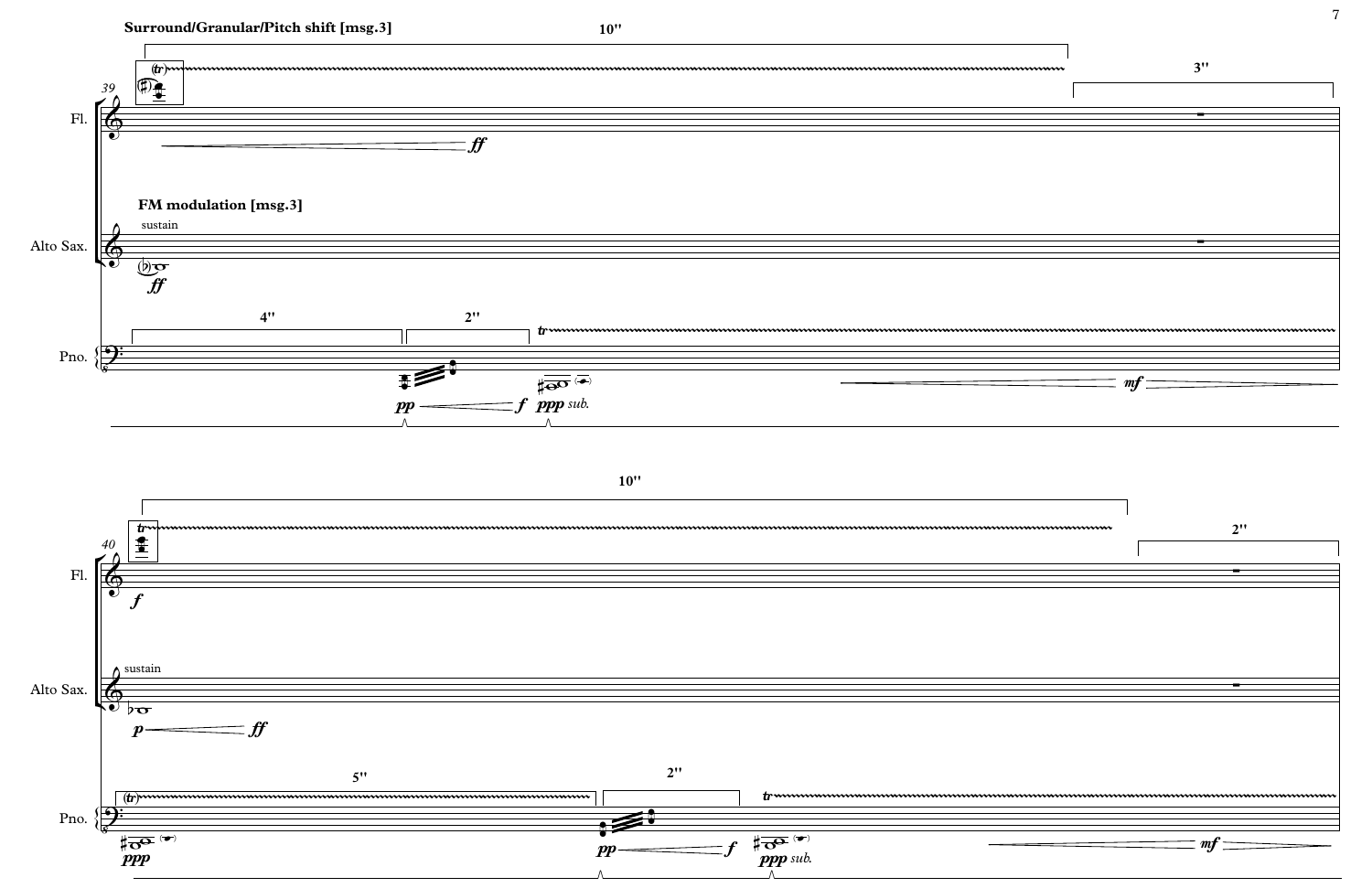

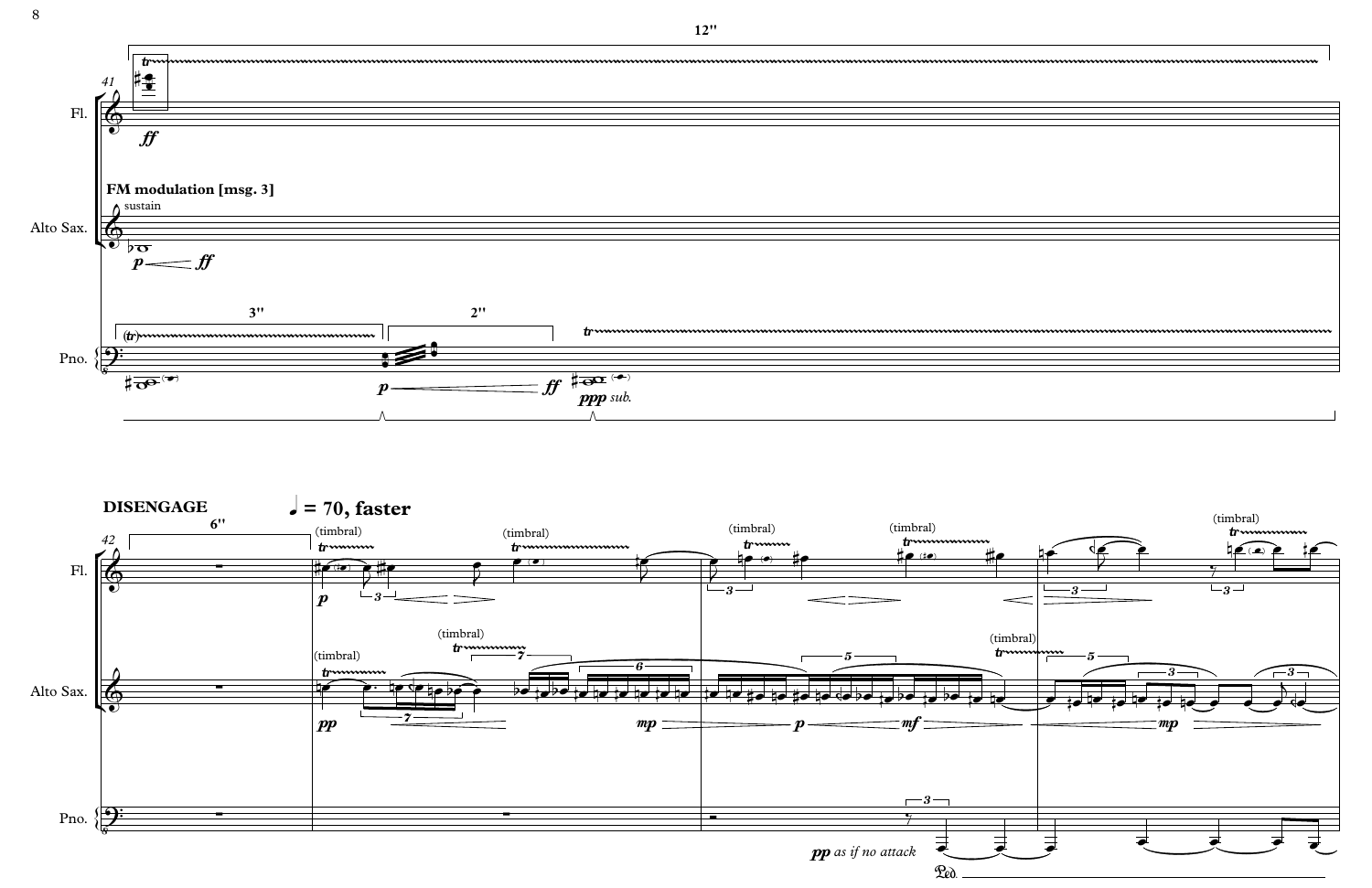

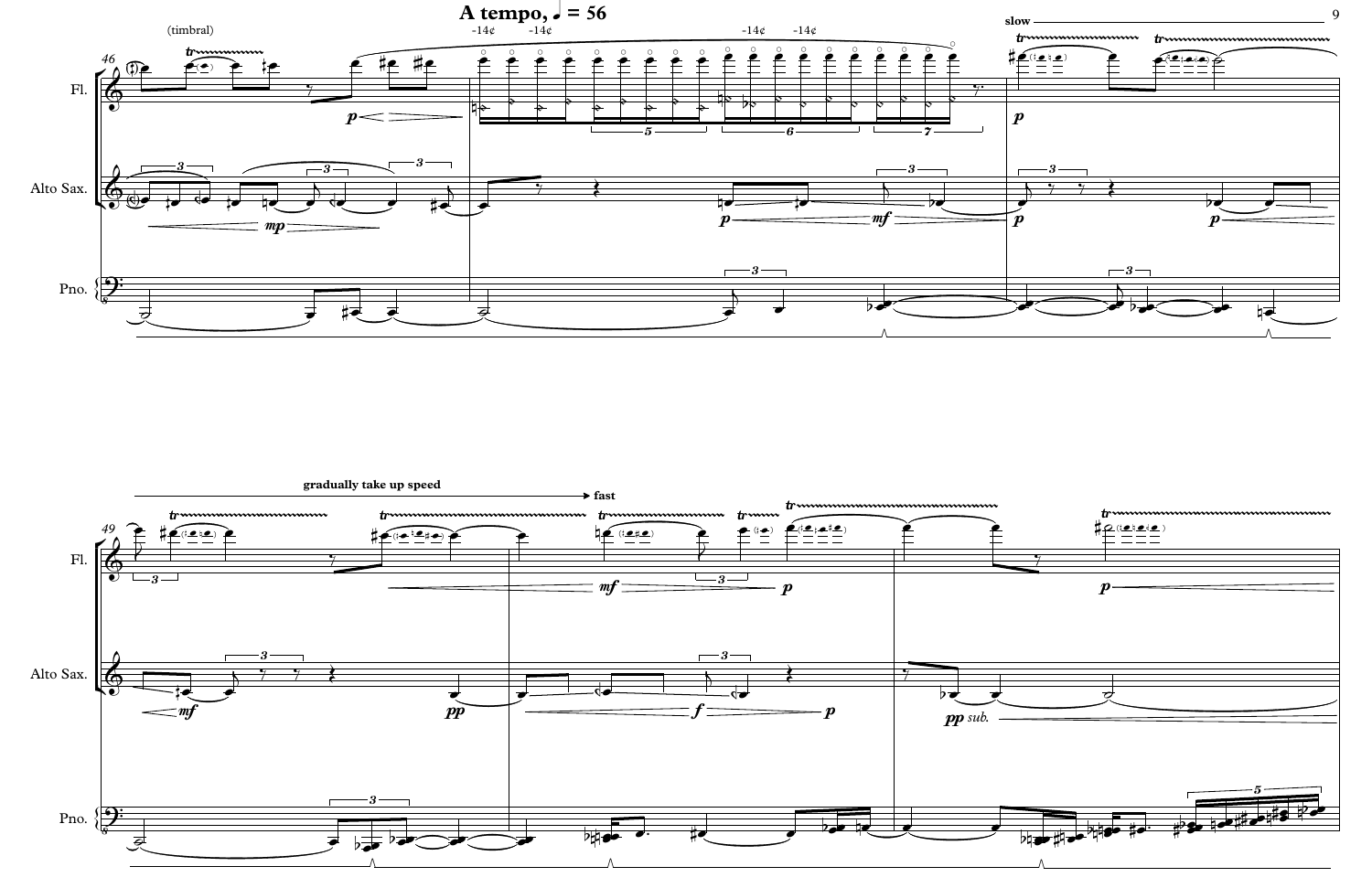q **= 70, faster**





10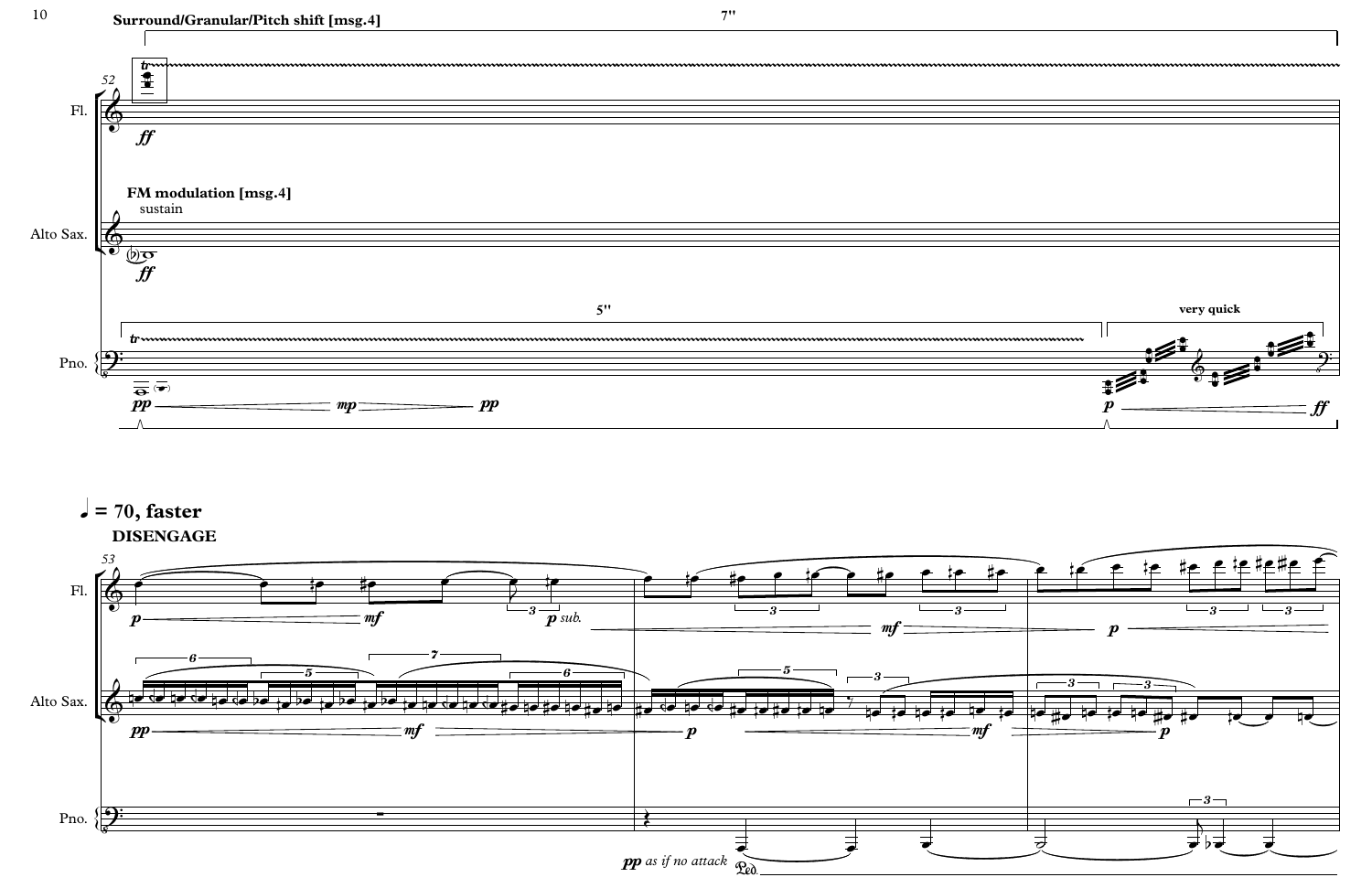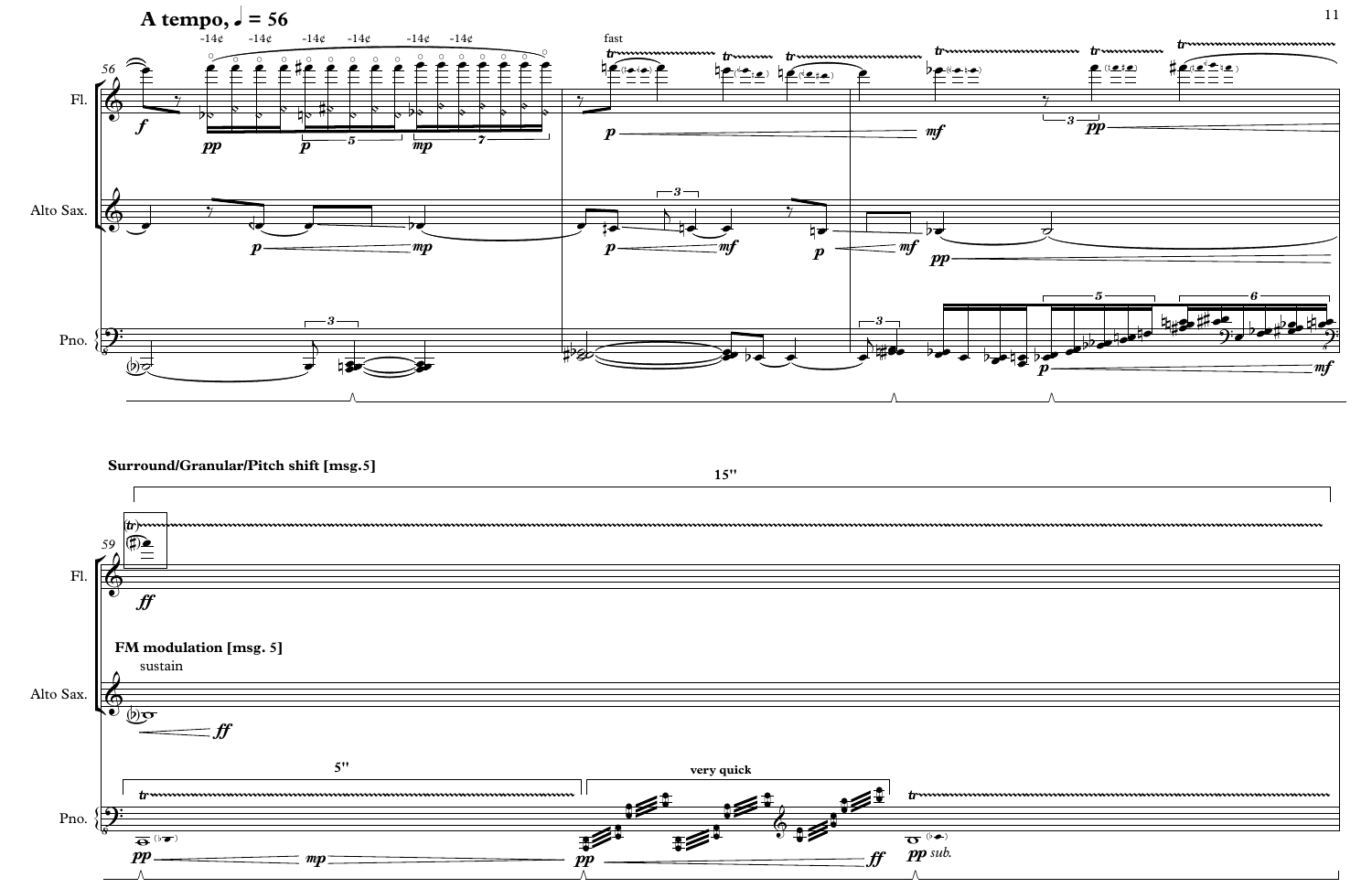





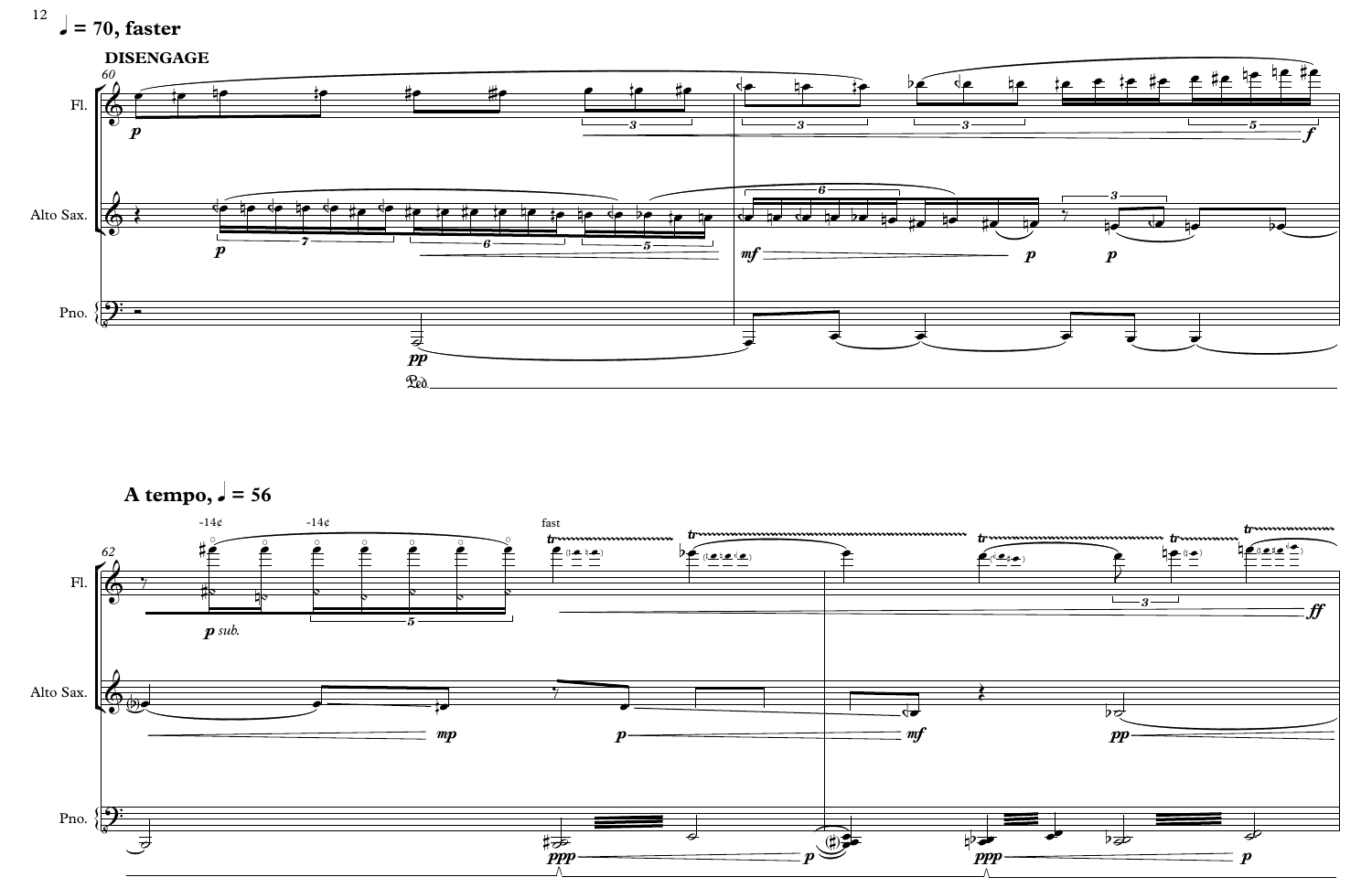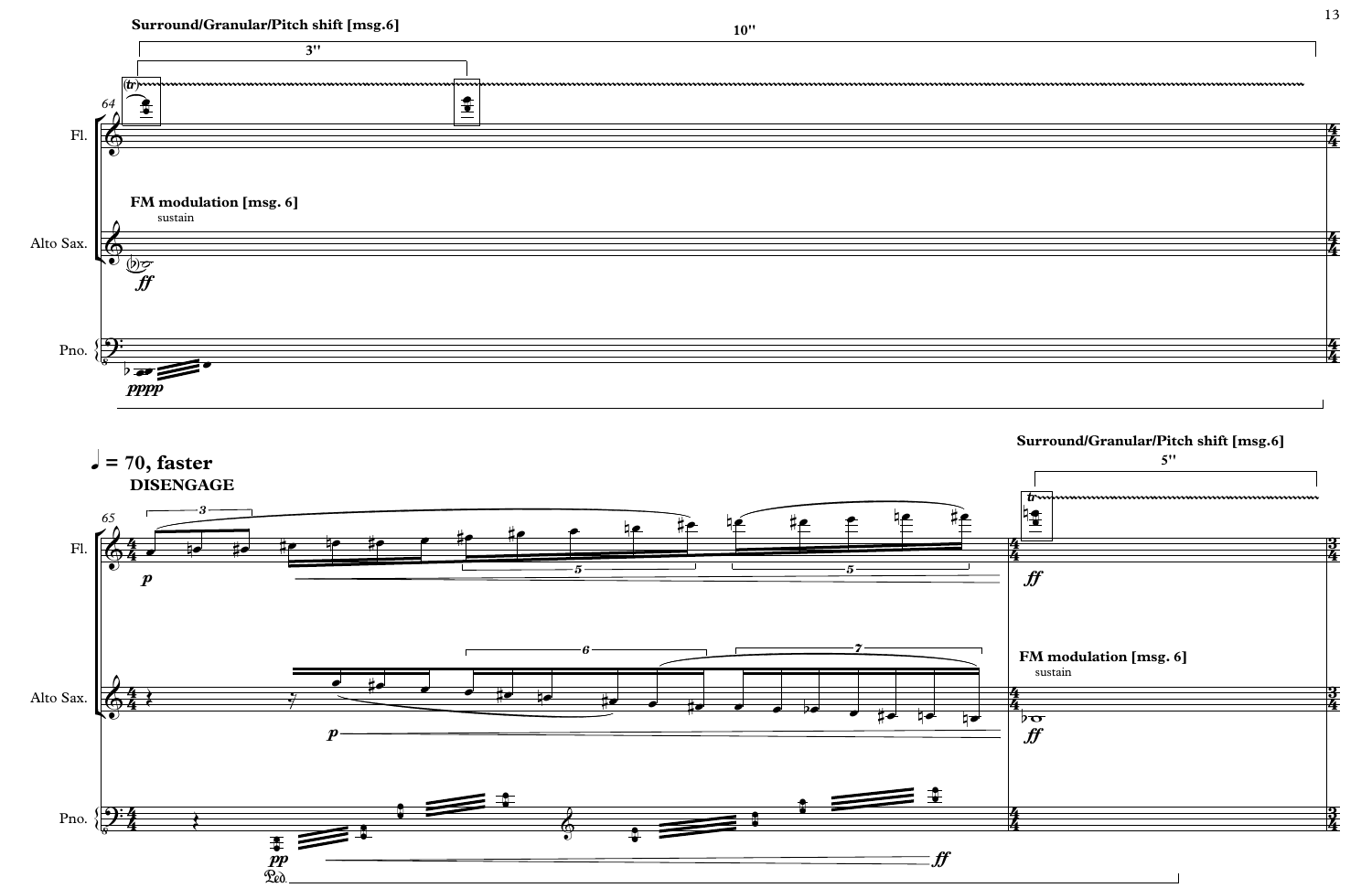#### **Surround/Granular/Pitch shift [msg.6] 3''**





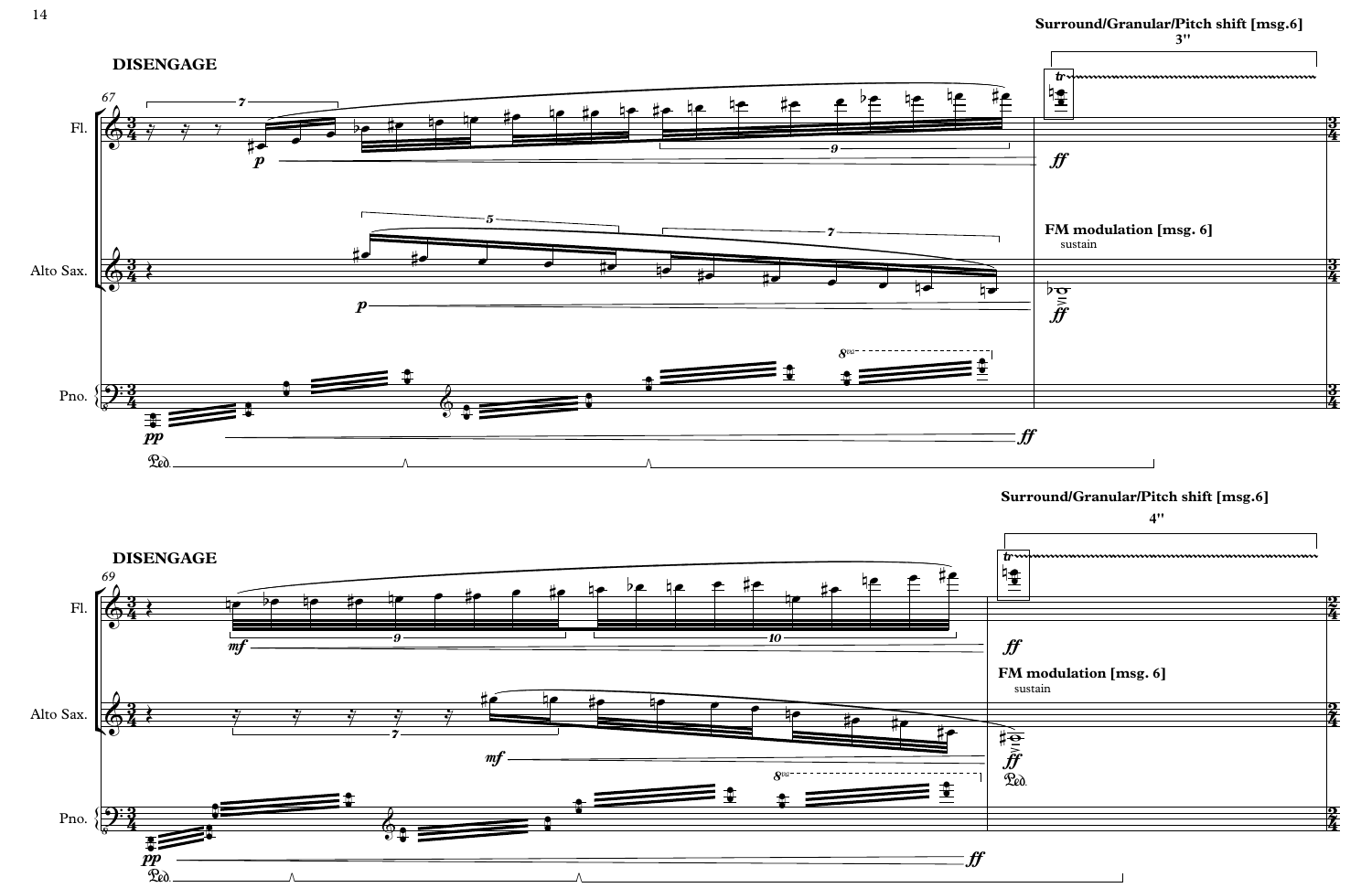



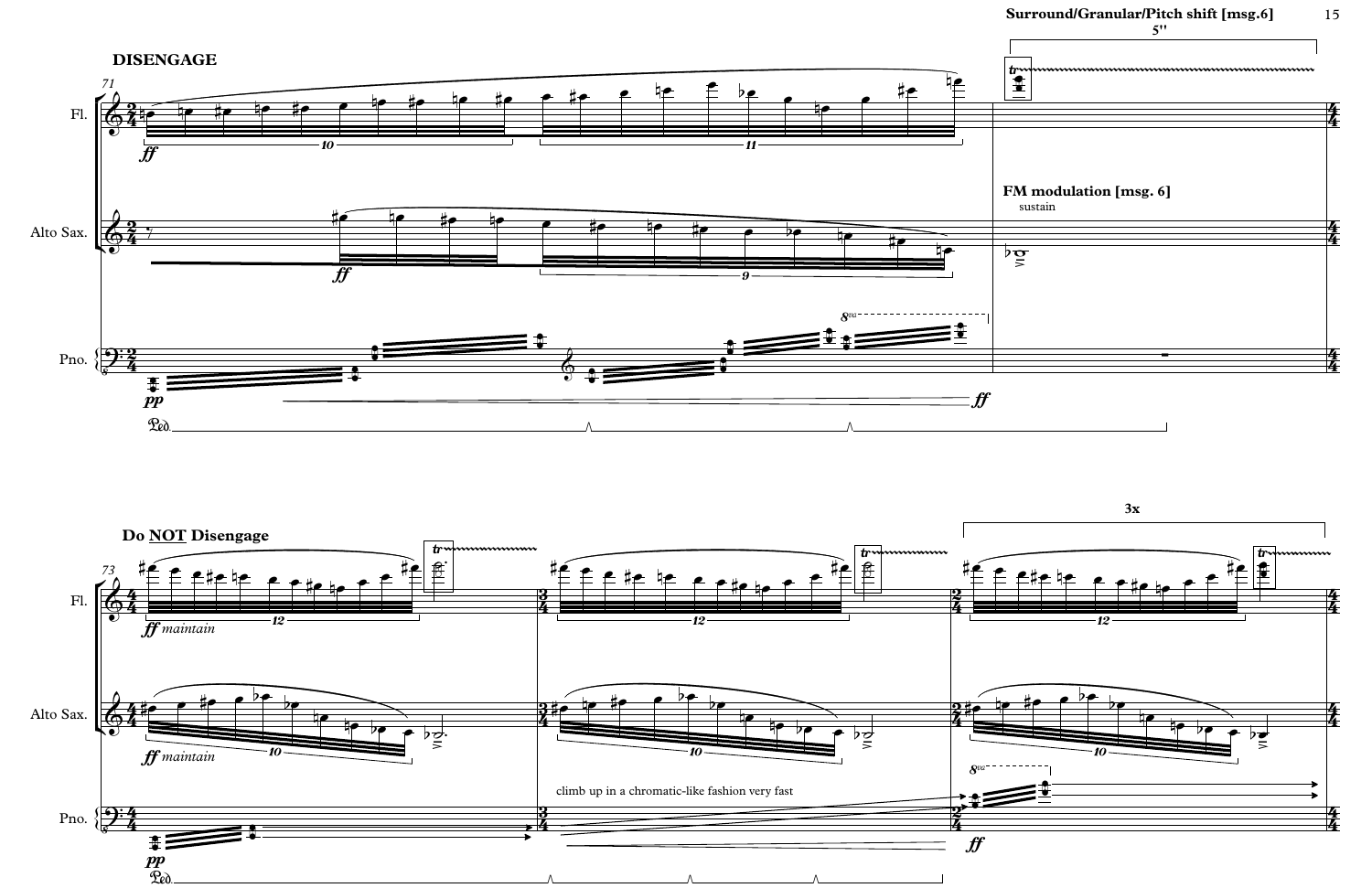